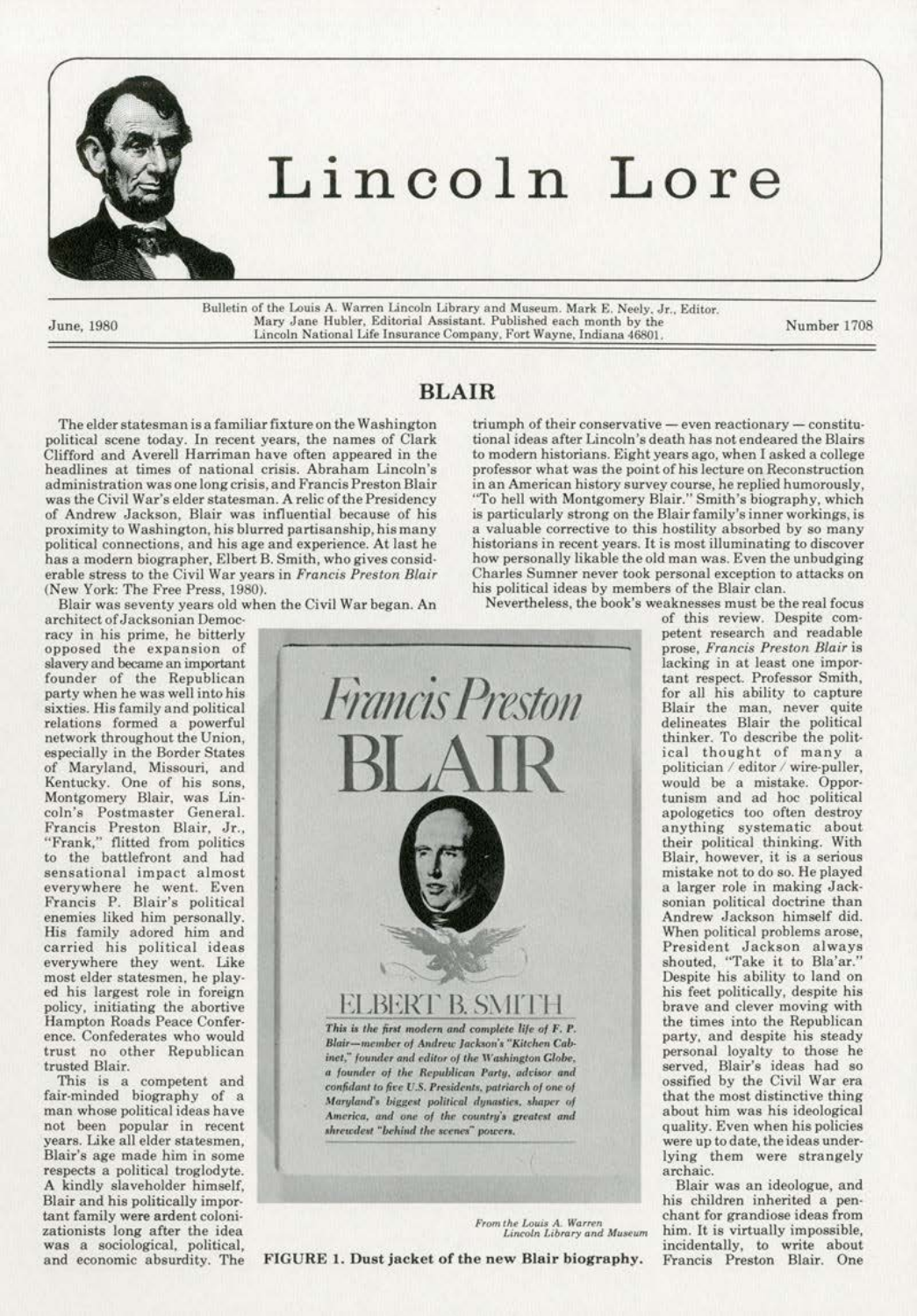

FIGURE 2. French troops in Mexico worried Blair but did not faze Lincoln.

must always write about the Blairs. Smith does this without really admitting that he does, probably because the only other existing work on the subject, William Ernest Smith's The *Francis Preston Blair FamUy in Politics,* **did exactly the same**  thing in 1933. One is immediately attracted to Elbert B. **Smith<sup>1</sup> s** *Francis Preston Blair* **because it promises to sort one**  member of that clan out, but, in fact, the modern Smith cannot do it either. When one finishes the new book, one still thinks of **the Blairs' political ideas, not Montgomery's, not Frank's,** 

These ideas were all important, and they are all too sketchily delineated in Professor Smith's book. What Smith has failed to describe is the tendency among the Blairs to think **always in systematic, gigantic, almost cosmic geopolitical**  terms. Among American politicians this trait has often been **lacking, and it is a serious error for a biographer of such a rare thinker to ignore it.** 

To end the Civil War in 1865, Blair concocted a scheme to fight France in Mexico. This was the idea behind the Hamp·

**ton Roads Peace Conference, and it is common knowledge. There are other clues in Smith's**  book that the Blairs always painted their political ideas on **a grand canvas. The Blairs**  were not deeply troubled by the **policy of emancipation. As**  Francis P. Blair explained to a Maryland friend as early as April 9, 1862:

**You seem dissatisfied over**  abol:tion. All practical men **are now sensible that slav·**  ery so affects the people whether it ought to do so or not as to make it a terrible **institution to our race. They**  see that it imbues a broth· **er's hand in a brother's**  blood, and invites foreign despots to plant monarchies **on our continent.. With this**  result before us, the only enquiry should be how to get **rid of an institution which produces such miseries.** 

**Never content with the practical, parochial, and**  ery was bad for the white race, **Blair somehow managed to**  conjure up the bogey of monar· chy.

True, French bayonets prop· ped Maximilian up on the **Mexican throne, but most Americans took Little interest**  in Latin America. President **Lincoln was never much inter· ested in Mexican schemes. As a** former Whig, he had long **detested American imperial designs on her southern neigh·**  bor. A politician of moral vision, Lincoln was also an **eminently practical man, and**  he was content to fight one war at a time. Blair, on the other hand, was obsessed with the **monarchical threat on Amer**ica's southern flank. Democrat**ic politicians, even those with**  free-soil proclivities like Blair's, had a weakness for Latin **American ventures.** 

**From the Louis A. Warren Somehow, any threat to** *Lincoln Library and Museum* **American** national solidarity *Lincoln J.ibrary ond !tfuHum* **American national solidarity**  caused Blair to see monarchy in the wings. Months before the firing on Fort Sumter, the elder

statesman told Lincoln that the North was "as much bound to resist the South Carolina Movement, as that of planting a **monarchy in our midst by a European potentate."1'hedaysof**  Jackson seemed not far removed to Blair. who still called the **secessionists of 1860-1861 "nullifiers." His policy of resisting**  secession was up-to-date, all right, but the assumptions be**hind it were decades old. Earlier stil1. just after Lincoln's election in November, 1860, Blair had given him a piece of bad**  advice, telling him to mention colonization in his letter accepting the Republican nomination. This would have the practical effect of warding off "the attacks, made upon us about negro equality." Blair did not leave the subject on that banal, but practical plane, however. He also launched into an elaborate analogy between the Chiriqui Improvement Company, an outfit poised to colonize blacks in Latin America, and the old East India Company, which had made England's empire in India possible. The same anarchy which had **invited English intervention in India through a private corporation prevailed "among the little confederacies** . ..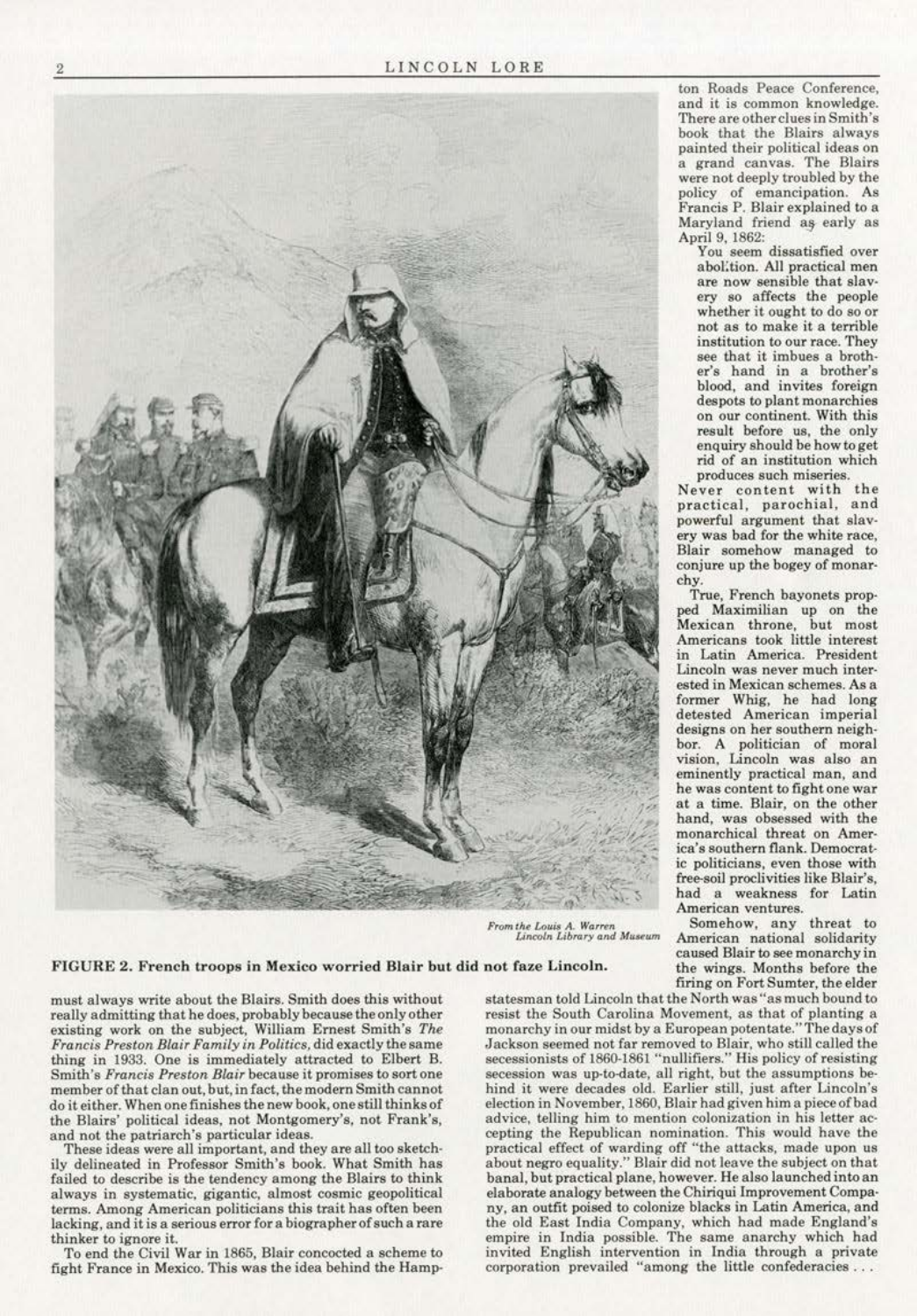South of the Free States of this continent." Chiriqui, Blair **said, "may be made the pivot on which to rest our lever to sway Central America and secure** ... **the control** ... **neces· sary for the preservation of our Republican Institutions." He**  was like an ancient and battered weather vane rusted into pointing fixedly in the same direction all the time. Sometimes the winds shifted so that he pointed the way truly, but the key **factor was his fixity, not his wisdom.** 

Inside Blair's odd-shaped and proverbially ugly head, there swam a strange array of sophisticated but old-fashioned ideas. The electoral defeat of Breckinridge, Bell, and Douglas could lead him to think, not of possible civil war or the deeper problem of slavery and racism wbich underlay that threat, but of Mexico and monarchy. He could leap from politic **considerations of the racial views of the American electorate**  And all this was mixed with occasional acute judgments and a charming self-deprecation. In a letter written before Lincoln's election, Blair told his son Frank that Lincoln bad "genius [and) . .. political knowledge" and stressed the importance of his honesty in bringing support. Blair described himself as "a sort of relic which Genl Jackson wielded against the very Nullification" which again threatened the Union.

**Smith leaves much of this out, and, in doing so, he nearly**  leaves Blair out of his biography of Blair. It is most unfortunate that Smith chose to write a "life and times" of Blair, for his life was long and his times comprehended most of American political history from the Era of Good Feelings to the end of Reconstruction. Smith spends entirely too much **time in describing general political events, sometimes well**  and sometimes poorly, and far too little time in analyzing Blair's political vision.

One cannot, from all evidence, dismiss as claptrap and window dressing the grand geopolitical context of Blair's often crudely practical ideas. Though attempting to escape the wrath of Northern racism may appear to be the only **operative content in Blair's colonization obsession, in fact the**  analogies to England and the muttering about monarchy seem really to be the heart and kernel of his thought. In the letter suggesting that Lincoln talk of colonization as a way to **ward off accusations that Republicans advocated racial equality, Blair explained the connection between monarchy**  and slavery. The Southern "oligarchy," he thought, had lost **its American love of freedom and saw the "degraded lower**  erners would rather fight than work, and such pre-bourgeois attitudes (Blair did not use that term) would lead to monarchy. From this system of ideas, at least in part, came **the Blairs' famed obstinate resistance to secession and compromise!** 

**Francis P. Blair's fevered vision of American politics was**  always informed by his acquaintance with world history. From the men he regarded as the great luminaries of **American history, Washington, Jefferson, and Jackson, Blair**  claimed to have learned the inevitability of a final solution to **America's race problem. "'The period has come," he told**  Lincoln after his election, "which Mr. Jefferson saw would arrive, rendering the deportation or extermination of the African Race from among us, inevitable." He pointed to the "Hostilities of irreconcileable Castes" which "marked the annals of Spain during 800 years, springing from the **abhorrent mixture of the Moors with Spaniards. in the same**  peninsula." Lincoln called him "Father Blair." and one can imagine the mixture of awe and incredulity with which he **must have regarded such cosmic musings. The President's**  own political vision included little of this grand worldhistorical baggage. Yet at the moment of his greatest **political influence on the Lincoln administration, the time of the Hampton Roads Peace Conference, Blair insisted to**  Lincoln: "You see that I make the great point of this matter that the War is no longer made for slavery but monarchy.' The old man blurted his fears that Jefferson Davis would league with a foreign monarchy to save Southern independence. He babbled that Napoleon had wanted a black army from Santo Domingo to invade the American South, stir up insurrection, and bring about French conquest of the United States. At Hampton Roads, by contrast, Lincoln scoffed that he left history lessons to Seward. The President



*From the Louis A. Warren* Lincoln Library and Museum

## FIGURE 3. Francis Preston Blair, Jr.

**was interested in Southern peace terms - even, as G.S. Boritt**  has suggested, in bow much coin it would take essentially to bribe the South into reunion.

Jefferson Davis was a political realisttoo. He told Blair that **France djd not want a Mexjcan empire as much as she wanted**  a base from which to build up her feeble navy. Davis, at war **with an industrially superior nation, knew the lure of coal.**  iron, and timber. Blair did not get the point. He still feared that Davis would become France's ally in subjecting the United States to monarchy. The elder statesman told Lincoln, far too busy even to read long letters from his generals, to observe the parallels with modern times in Carlyle's Life of *Frederick the Great.* 

An old-fashioned idea lay at the heart of Francis P. Blair's thought and that of his influential children. Jacksonian **ideologues always saw sharpclassconflictsin America. They thought government aid to private corporations aided only**  rich men. They denied the possible general benefits of **economic development. Such issues were irrelevant during the Civil War. but seeing Southern society in the same class terms was not. A perception of class conflict between**  Southern poor whites and a slaveholding oligarchy apparently lay at the bottom of Blair's fears of Southern **wi1Jingnesa to invite monarchies to save their movement for independence. This error in perception of Southern society had serious political consequences. Montgomery Blair inherited from his father a penchant for seeing class conflict, whether it was there or not. Montgomery always insisted that secession was a minority movement and that "Military**  Government" in the Confederacy held the essentially loyal **Southern masses at bay. This was carrying the common Northern belief in the existence of a slave oligarchy to an**  extreme, but in 1861 more people than the Blairs believed it. Even President Lincoln may have thought that way in 1861. He at least insisted that there was no majority for secession in

Ever the practical observer, Lincoln came to see that this could not be so. After two and one-half years of war, Lincoln admitted that it would be difficult to find even ten percent of<br>the population in any Southern state loyal to the Union. Montgomery Blair never changed his mind. The rigid Blair **class analysis ground to its inexorable conclusions. The point**